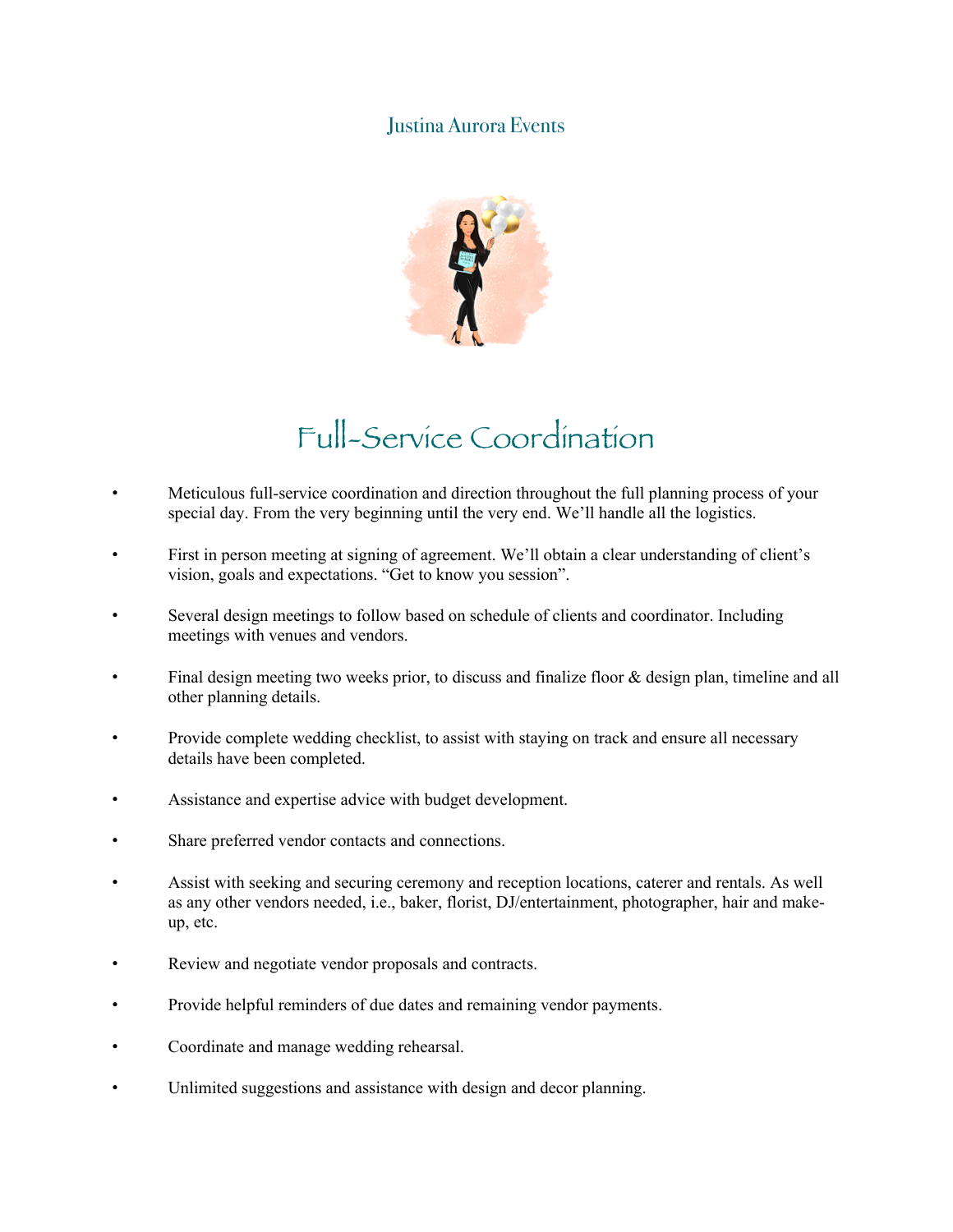- Collect vendor contracts and important information. Remain vendors point of contact throughout complete planning process.
- Coordinate meetings with vendors as needed.
- Contact all vendors a week prior confirming delivery dates, times, locations and contracted services.
- Develop an event one sheet for all vendors. Providing a scheduled itinerary and any required venue restrictions and/or guidelines.
- Early arrival day of to manage, direct and be the on-site point of contact for family, wedding party and vendors throughout the event day.
- Receive deliveries, greet vendors and ensure vendors are providing contracted services.
- Create and give expertise advice of detailed event timeline and event floor plan.
- Coordination of ceremony and reception. Lining up and cueing the wedding party & music for the ceremony and reception.
- Gather family members / wedding party for photos. Work with photographers and videographers to ensure any specific pictures you require are taken.
- Ensure all design specifics and tables are staged accordingly. Make certain event floor plan is being adhered too.
- Confirm proper placement and decoration of wedding accessories, i.e., place cards, menu cards, table numbers, guest book, gift box, candles, etc.
- Assist DJ / Emcee in guiding guests throughout the day. Ensuring event flows smoothly from start to finish, i.e., grand entrance, first dance, toast, etc.
- Aid with any dietary needs or special meal requests.
- Available and alert to take care of any unexpected occurrences.
- Making sure specialty items and gifts are packed up at the end of the event, i.e., cake topper/cake cutting set, toasting glasses, etc.
- Distribute gratuities / final payments to vendors on your behalf.
- Includes unlimited consulting communication via email and phone.
- Available to assist with hotel accommodations, coordinate group room blocks and transportation needs.
- Includes 10 hours of service day of wedding